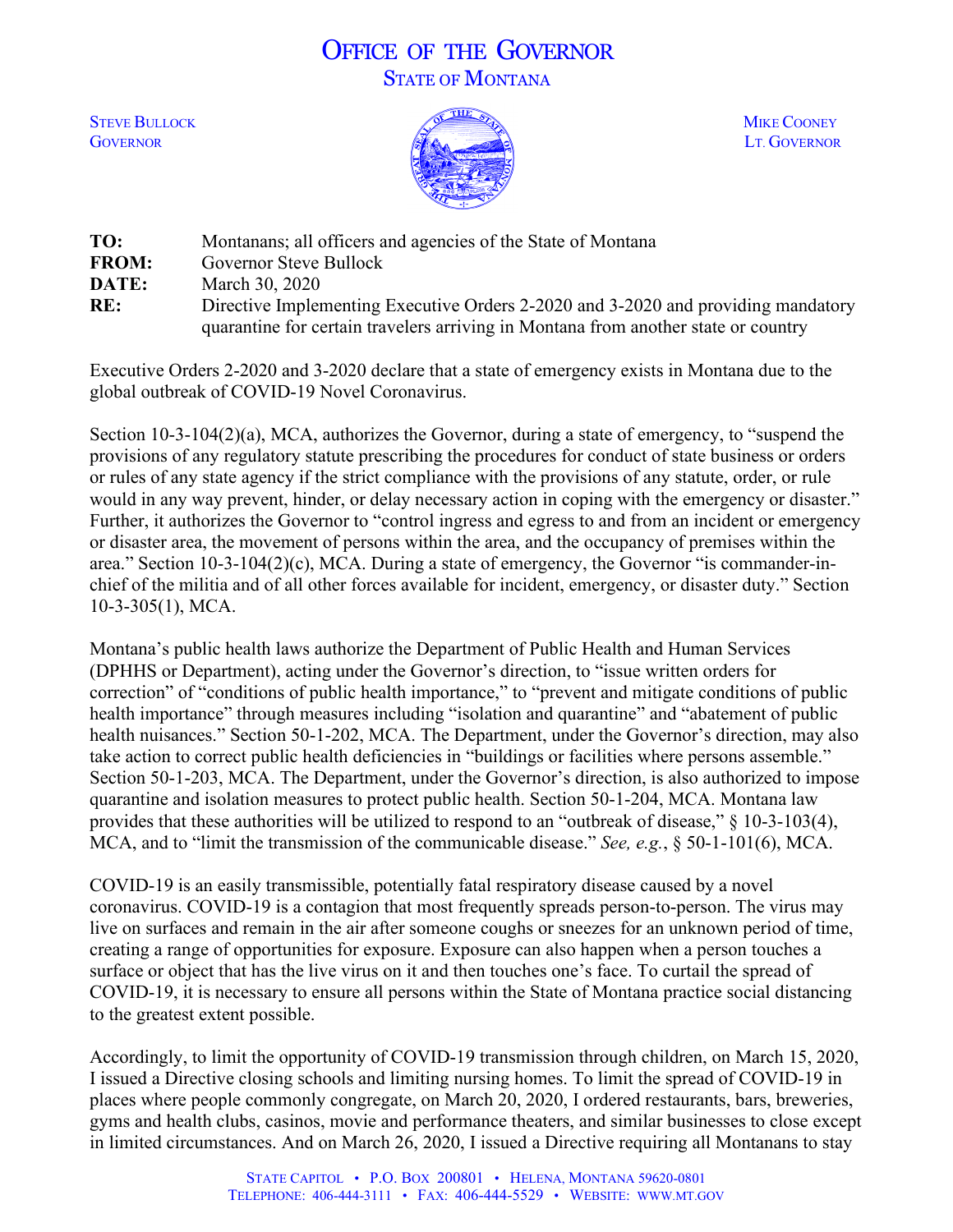March 30, 2020 Page 2

at home except for engaging in certain essential activities, businesses, or organizations, and requiring Montanans to practice social distancing when doing so.

COVID-19 has now spread across the United States, with cases in every state and the total number of cases exceeding 100,000. At present, travel is the most common known source of COVID-19 infections in Montana. To curtail the spread of COVID-19 in Montana, and to protect the health and economic wellbeing of all Montanans, and to implement my March 26, 2020, Stay at Home Directive and other Directives, it is necessary immediately to implement measures to prevent the spread of disease with respect to travelers arriving in Montana for non-work-related purposes. Such an approach will reduce the overall number of infections in the state and preserve increasingly scarce health care resources.

In consultation with public health experts, health care providers, and emergency management professionals, I have determined that it is essential to the health, safety, and welfare of the State of Montana during the ongoing state of emergency that all travelers, including Montanans, arriving in Montana from another state or country for a non-work-related purpose must immediately selfquarantine for 14 days or for the duration of the person's presence in Montana, whichever is shorter.

Therefore, in accordance with the authority vested in me under the Constitution, Article VI, Sections 4 and 13, and the laws of the State of Montana, Title 10, Chapter 3 and Title 50, Chapter 1, MCA, and other applicable provisions of the Constitution and Montana law, I hereby direct the following measures be in place in the State of Montana effective immediately:

#### **Self-Quarantine for Persons Arriving in Montana**

- Any person coming to Montana from another state or country for a non-work-related purpose must immediately self-quarantine for 14 days. If a person will be present in Montana for fewer than 14 days, that person must self-quarantine for the duration of the visit.
- Any person who has already arrived in Montana from another state or country for a non-workrelated purpose before the date of this Directive must immediately self-quarantine for the remainder of a 14-day period beginning on the date of their arrival in Montana, or until their departure from Montana—whichever is sooner.
- The Montana Department of Commerce will advise persons listing hotels, rental properties, or other short-term rentals in Montana—including but not limited to listings on such services as Airbnb, VRBO, HomeAway, and related services—to include notice of the mandatory quarantine for travelers from another state or country.
- These quarantine restrictions do not apply in the following circumstances:
	- o to persons traveling through Montana en route to another destination; or
	- o to public health, public safety, or healthcare workers
- These quarantine restrictions shall apply to Montana residents and non-residents alike.
- In addition to these restrictions, persons required to self-quarantine under this Directive shall also comply with the requirements of all other Executive Orders and Directives issued by me. This Directive shall not be construed as limiting the effect of any previously issued Directive or Executive Order.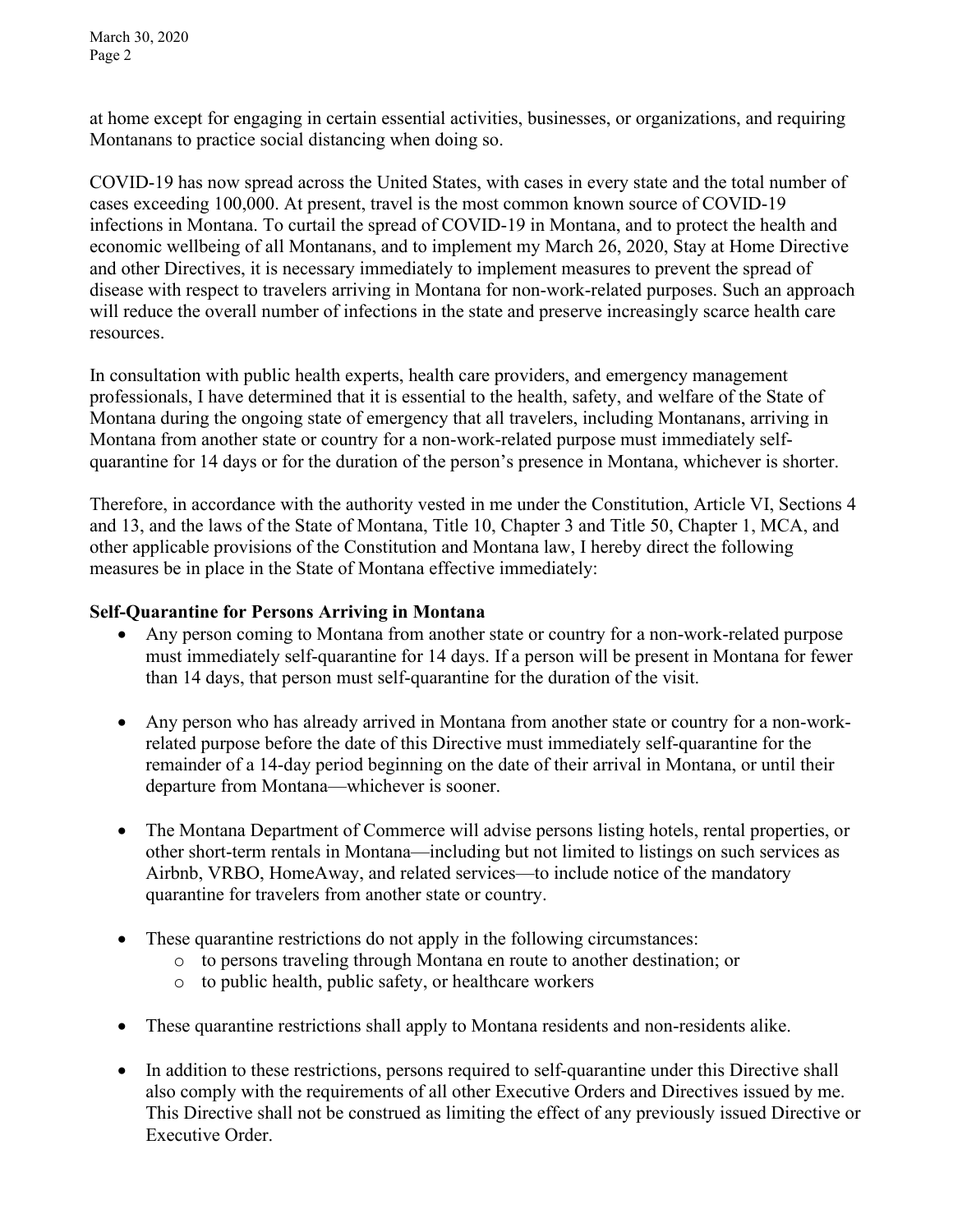March 30, 2020 Page 3

### **Montana National Guard Authorized to Assist**

- The Montana National Guard is authorized to conduct temperature checks, assess individuals for COVID-19 symptoms, and to inquire about the exposure history (*e.g.*, close contact with an infected person) of any traveler arriving in Montana from another state or country through air or rail travel. Such checks may only occur with the express direction and authorization of the Governor and Adjutant General, and only at locations to be determined by the Governor and Adjutant General, consistent with the purposes of this Directive.
- When conducting temperature checks, assessing for symptoms, and inquiring about exposure history, the Montana National Guard will advise travelers arriving in Montana from another state or country of the mandatory quarantine for those traveling to Montana for non-workrelated purposes, as well as the Stay at Home order and its limitations on non-essential travel.
- If a traveler has a temperature of 100.4 degrees Fahrenheit or greater, is otherwise assessed to have COVID-19 symptoms, or who has had close contact with an infected person, the Montana National Guard will refer the individual for assessment by a healthcare provider. The healthcare provider will notify their local county or tribal health department of the location where the traveler intends to quarantine, if applicable.
	- o The term "close contact" has the meaning ascribed to it by the Centers for Disease Control, and means:
		- being within approximately 6 feet (2 meters) of a COVID-19 case for a prolonged period of time; close contact can occur while caring for, living with, visiting, or sharing a healthcare waiting area or room with a COVID-19 case;
		- or having direct contact with infectious secretions of a COVID-19 case (*e.g.*, being coughed on).

#### **Directive Is Public Health Order and Enforceable By County Attorney**

• This Directive, along with any prior Directive that implements and references the public health authorities of the Department of Public Health and Human Services (DPHHS) provided in Title 50, constitutes a "public health . . . order<sup>[]"</sup> within the meaning of  $\S$  50-1-103(2), MCA, and is enforceable by the Attorney General, DPHHS, a county attorney, or other local authorities under the direction of a county attorney.

#### **Local Public Health Agencies to Assist in Administration of this Public Health Order**

• Local public health agencies are directed to assist in the administration of this Directive, consistent with  $\S$  50-1-202(2)(a), MCA.

## **Less-Restrictive Local Ordinances Preempted**

• This Directive is in effect statewide in Montana. In the interest of uniformity of laws and to prevent the spread of disease, all inconsistent emergency county health ordinances are preempted by this Directive, but only to the extent they are less restrictive.

**Authorities: Section 10-3-104, MCA; §§ 50-1-103, -202, -203, and -204, MCA**; Executive Orders 2- 2020 and 3-2020; Montana Constitution, Art. VI, Sections 4 and 13; §§ 10-3-103, -302, and -305, MCA; and all other applicable provisions of state and federal law.

#### **Limitations**

• This Directive is effective immediately through April 10, 2020.